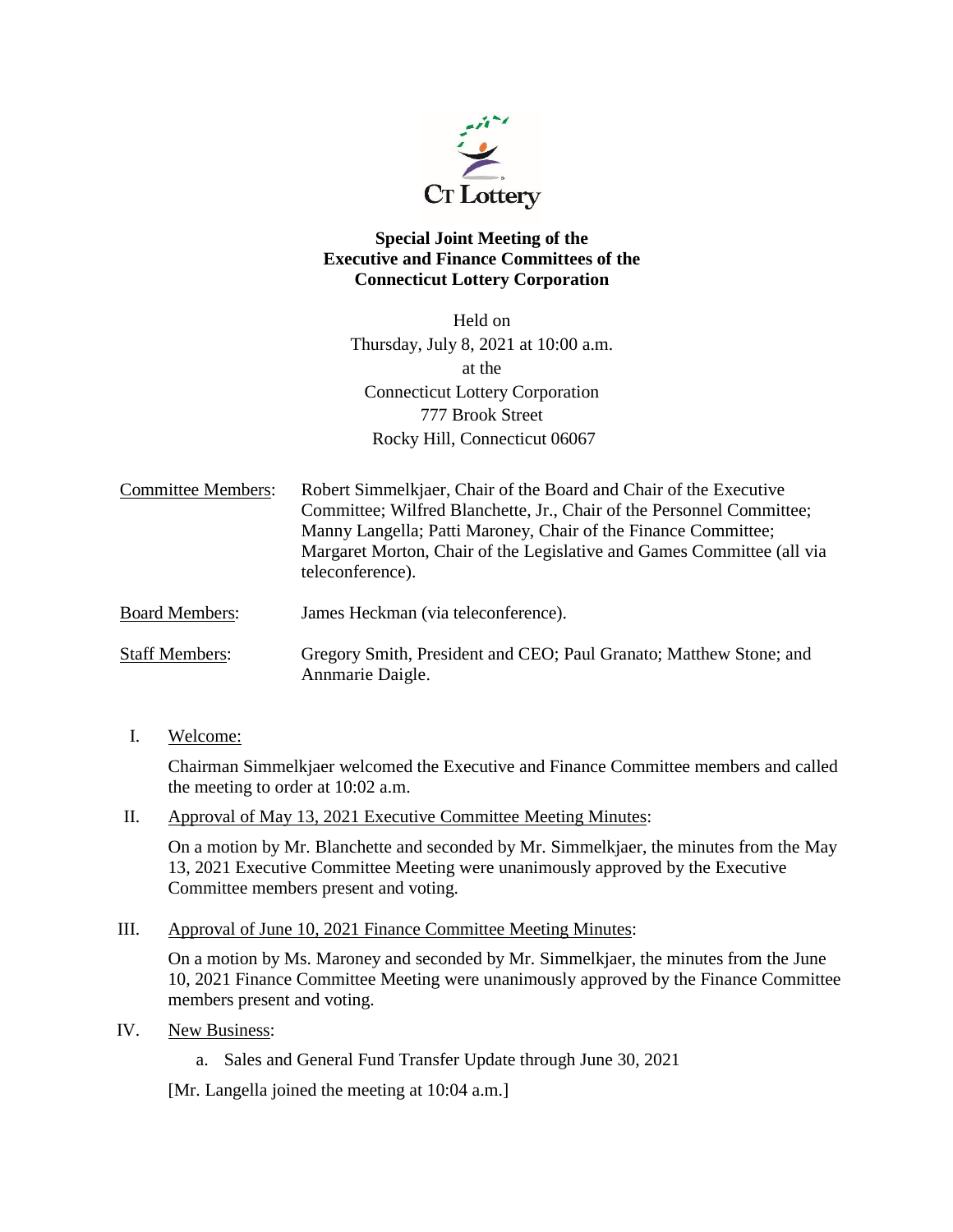Mr. Smith provided the Committees with an update to the yearend Sales and General Fund Transfers which were the highest ever for the Lottery at \$1.5 billion and \$418 million, respectively. Mr. Smith stated that it was good see the Lottery end the year on a high note, with Mr. Simmelkjaer agreeing, and especially for the Lottery to achieve such success during the pandemic.

b. Discussion and Possible Action Re: Financial Auditor Agreement

Mr. Granato described the Lottery's financial auditors' (Blum Shapiro and Company) recent acquisition by CliftonLarsonAllen, LLP and thus the need to amend the contract to reflect the name change as well as to exercise the extension option in that contract for an additional three years. On a motion by Mr. Simmelkjaer, seconded by Ms. Maroney, and unanimously approved by the Finance Committee members, it was:

Resolved, that after due consideration, the Finance Committee of the Connecticut Lottery Corporation's Board of Directors recommends that the Board of Directors approve (1) continued use of the financial auditors formerly known as Blum Shapiro, currently operating under the name of CliftonLarsonAllen, LLP, under the same terms and conditions, and (2) the exercise of the extension option in that contract for three more years of service under the same terms and conditions.

V. Executive Session:

At 10:15 a.m., on a motion by Mr. Blanchette, seconded by Mr. Langella, and unanimously approved, the Committees moved to Executive Session for the following purposes:

- a. Real Estate Update
- b. Expanded Gaming Procurement Update
- c. Discussion of Pending Claims and Litigation: Civil Suits

Mr. Smith and Mr. Stone were invited to stay for the Executive Session.

[Ms. Morton joined the meeting at 10:19 a.m.]

[Mr. Heckman joined the meeting at 10:26 a.m.]

[Executive Session]

VI. Discussion and Action, if any, on items discussed during Executive Session:

At 10:42 a.m. the Committees reconvened in regular session, with Chairman Simmelkjaer noting that no votes or actions took place during Executive Session.

Following a brief discussion, on a motion by Mr. Blanchette, seconded by Ms. Morton, and unanimously approved by the Executive Committee members, it was:

Resolved, that the Executive Committee of the Connecticut Lottery Corporation's Board of Directors recommends that the Board of Directors allow the Connecticut Lottery Corporation President and CEO to sign the lease agreement for temporary office space at 865 Brook Street in Rocky Hill for an 18-month period, contingent on receiving the review by the State Properties Review Board.